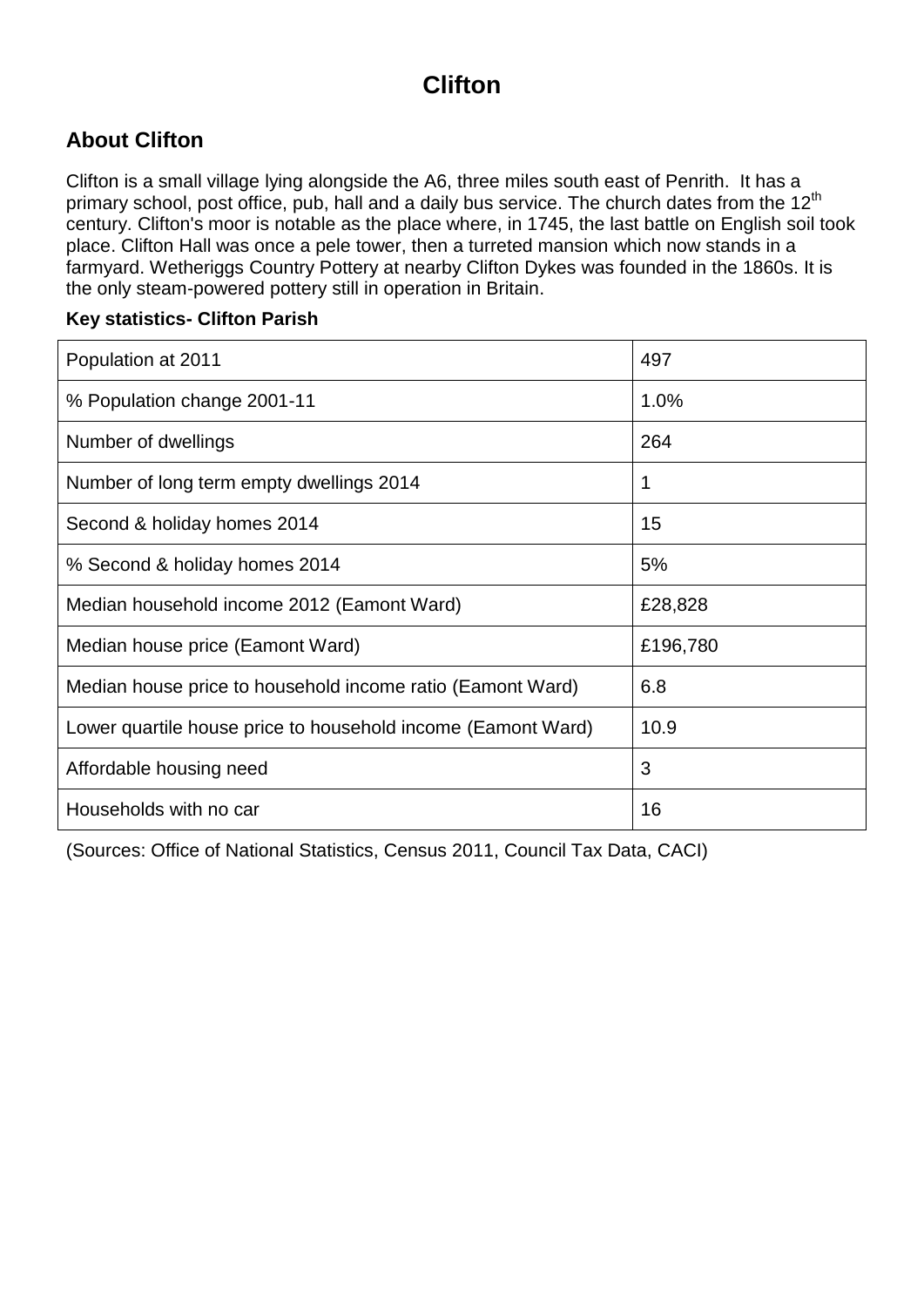## **Map showing sites in Clifton**

Blue boundary - Preferred sites proposed for allocation

Red boundary - Sites assessed and not proposed for allocation

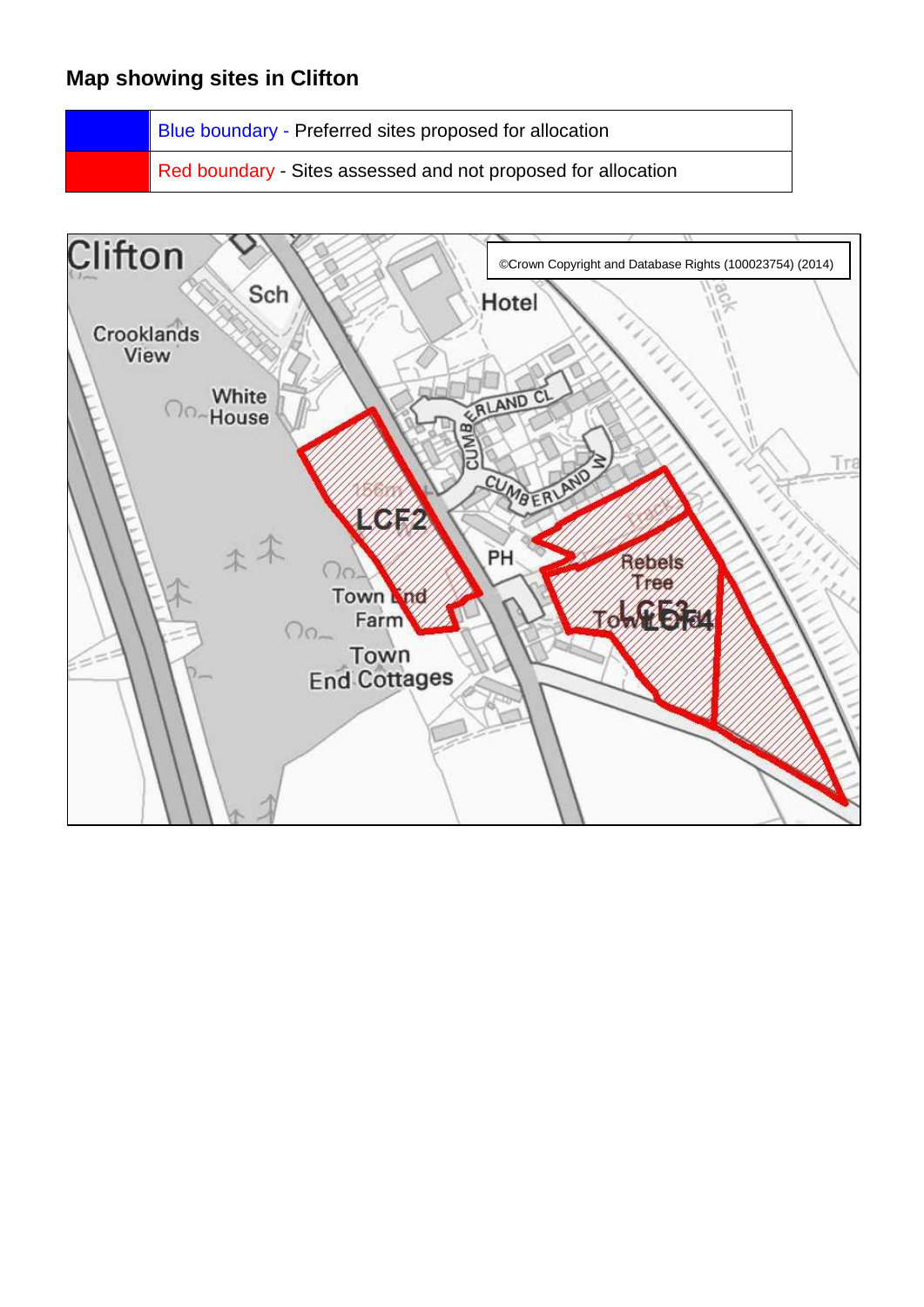## **Site Assessments**

#### **LCF1 - Clifton Hill Hotel, Clifton**

This site has been considered previously, but since planning permission has been granted under reference 10/0987 for the development of 48 residential units with the properties now finished. The site is therefore removed from the housing allocation process.

### **LCF2 - Land opposite Cumberland Close, Clifton**



| LCF2 - Land opposite Cumberland Close, Clifton |                                                                                                                                                                                                                         |
|------------------------------------------------|-------------------------------------------------------------------------------------------------------------------------------------------------------------------------------------------------------------------------|
| Is this site proposed for allocation?          | <b>No</b>                                                                                                                                                                                                               |
| <b>Size</b>                                    | 1.22 hectares                                                                                                                                                                                                           |
| <b>Potential Number of Houses</b>              | 37                                                                                                                                                                                                                      |
| Brownfield?                                    | No                                                                                                                                                                                                                      |
| <b>Description</b>                             | The site is a Greenfield site. The site is level with no<br>topographical issues. There is an existing access. There<br>is an agricultural building on the site which may have<br>bats/owls.                            |
|                                                | There are hedgerows on the site. There are trees on the<br>site which may be of significance. Neighbouring uses are<br>residential and fields. The development of the site would<br>respect the form of the settlement. |
| Is the site suitable?                          | Currently unknown.                                                                                                                                                                                                      |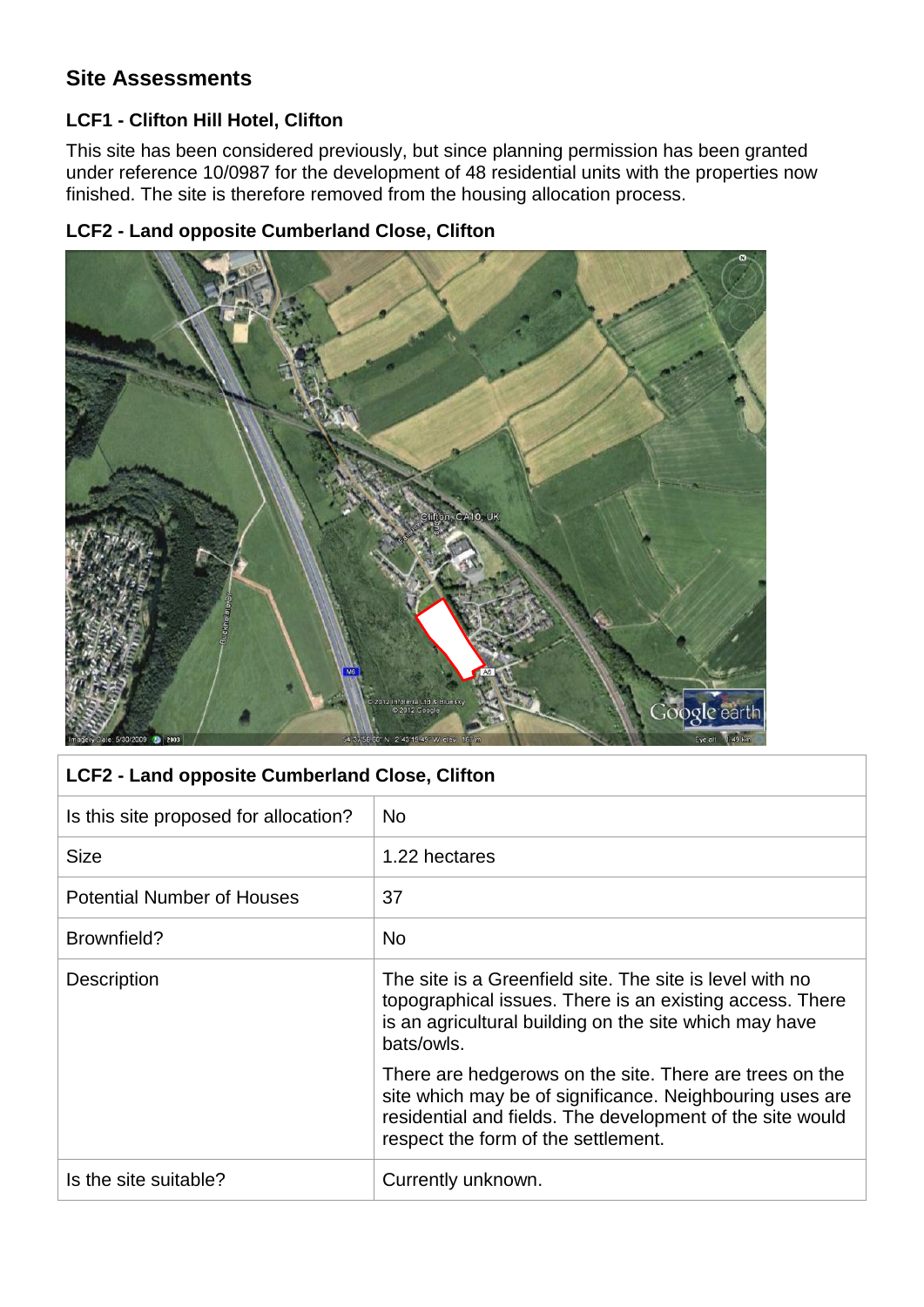| <b>LCF2 - Land opposite Cumberland Close, Clifton</b> |                                                                                                                                                                                                                                                                                         |
|-------------------------------------------------------|-----------------------------------------------------------------------------------------------------------------------------------------------------------------------------------------------------------------------------------------------------------------------------------------|
| Is the site available?                                | Currently unknown.                                                                                                                                                                                                                                                                      |
| Is the site achievable?                               | Currently unknown.                                                                                                                                                                                                                                                                      |
| When will the site be developed?                      | The site is not proposed for allocation. No extant<br>permissions on the site.                                                                                                                                                                                                          |
| <b>Issues/Constraints</b>                             | <b>Positive considerations</b>                                                                                                                                                                                                                                                          |
|                                                       | No flood risk or contamination issues.<br>Not within 250m of a conservation area, listed<br>$\bullet$<br>buildings or environmental designations.<br>Development would respect form and character of<br>٠<br>settlement.<br>Existing access.<br><b>Issues to consider</b>               |
|                                                       | Allocated for Amenity Open Space in Eden Local<br>$\bullet$<br>Plan.<br>Agricultural buildings on site- potential habitat for<br>٠<br>bats and owls.<br>Potential rail and road noise disturbance.<br>Greenfield site.<br>$\bullet$<br>Possibly significant trees on site.<br>$\bullet$ |
| Public consultation response                          | No comments                                                                                                                                                                                                                                                                             |
| Source/Reason it is proposed                          | Local Plan Designation: Amenity Open Space                                                                                                                                                                                                                                              |

The site has a score of 77% with the higher the score the more preferable the site subject to overcoming issues raised.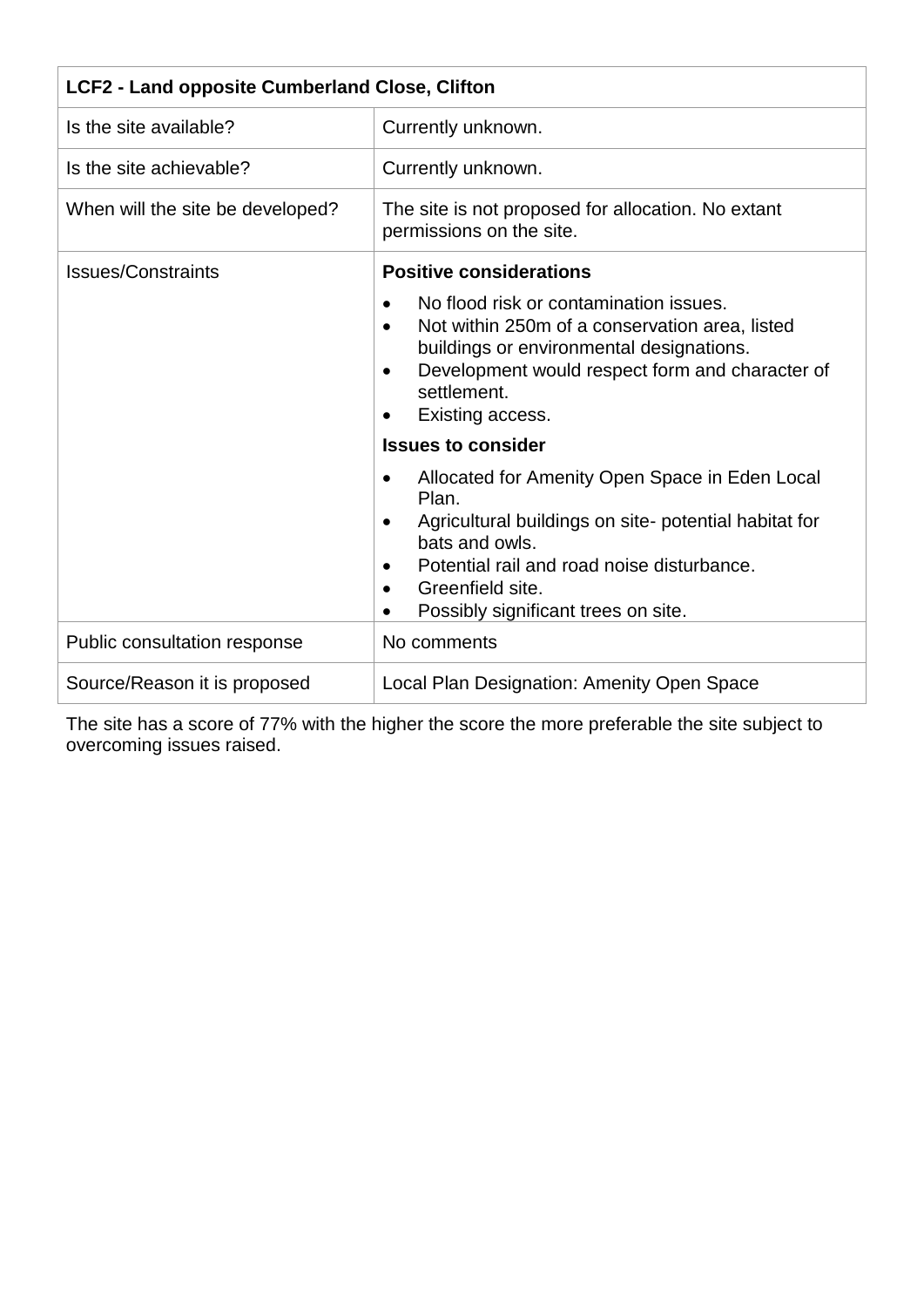# **LCF3 - Land adjacent Town End Croft, Clifton**



| LCF3 - Land adjacent Town End Croft, Clifton |                                                                                                                                                                                                                                                                                                                                                                                                                               |  |
|----------------------------------------------|-------------------------------------------------------------------------------------------------------------------------------------------------------------------------------------------------------------------------------------------------------------------------------------------------------------------------------------------------------------------------------------------------------------------------------|--|
| Is this site proposed for allocation?        | <b>No</b>                                                                                                                                                                                                                                                                                                                                                                                                                     |  |
| <b>Size</b>                                  | 1.51                                                                                                                                                                                                                                                                                                                                                                                                                          |  |
| <b>Potential Number of Houses</b>            | 45                                                                                                                                                                                                                                                                                                                                                                                                                            |  |
| Brownfield?                                  | <b>No</b>                                                                                                                                                                                                                                                                                                                                                                                                                     |  |
| Description                                  | The site is a Greenfield site. The site is level with no<br>topographical issues. There is no existing access but<br>there are access points available. There are hedgerows<br>on the site. There are trees on the boundary of the site<br>that may be of significance. Neighbouring uses are<br>residential and fields. The site is on the edge of the<br>settlement but development would respect the village<br>character. |  |
| Is the site suitable?                        | Currently unknown.                                                                                                                                                                                                                                                                                                                                                                                                            |  |
| Is the site available?                       | The site has been confirmed as available by the land<br>owner's agent.                                                                                                                                                                                                                                                                                                                                                        |  |
| Is the site achievable?                      | Currently unknown.                                                                                                                                                                                                                                                                                                                                                                                                            |  |
| When will the site be developed?             | The site is not proposed for development.                                                                                                                                                                                                                                                                                                                                                                                     |  |
| <b>Issues/Constraints</b>                    | <b>Positive considerations</b>                                                                                                                                                                                                                                                                                                                                                                                                |  |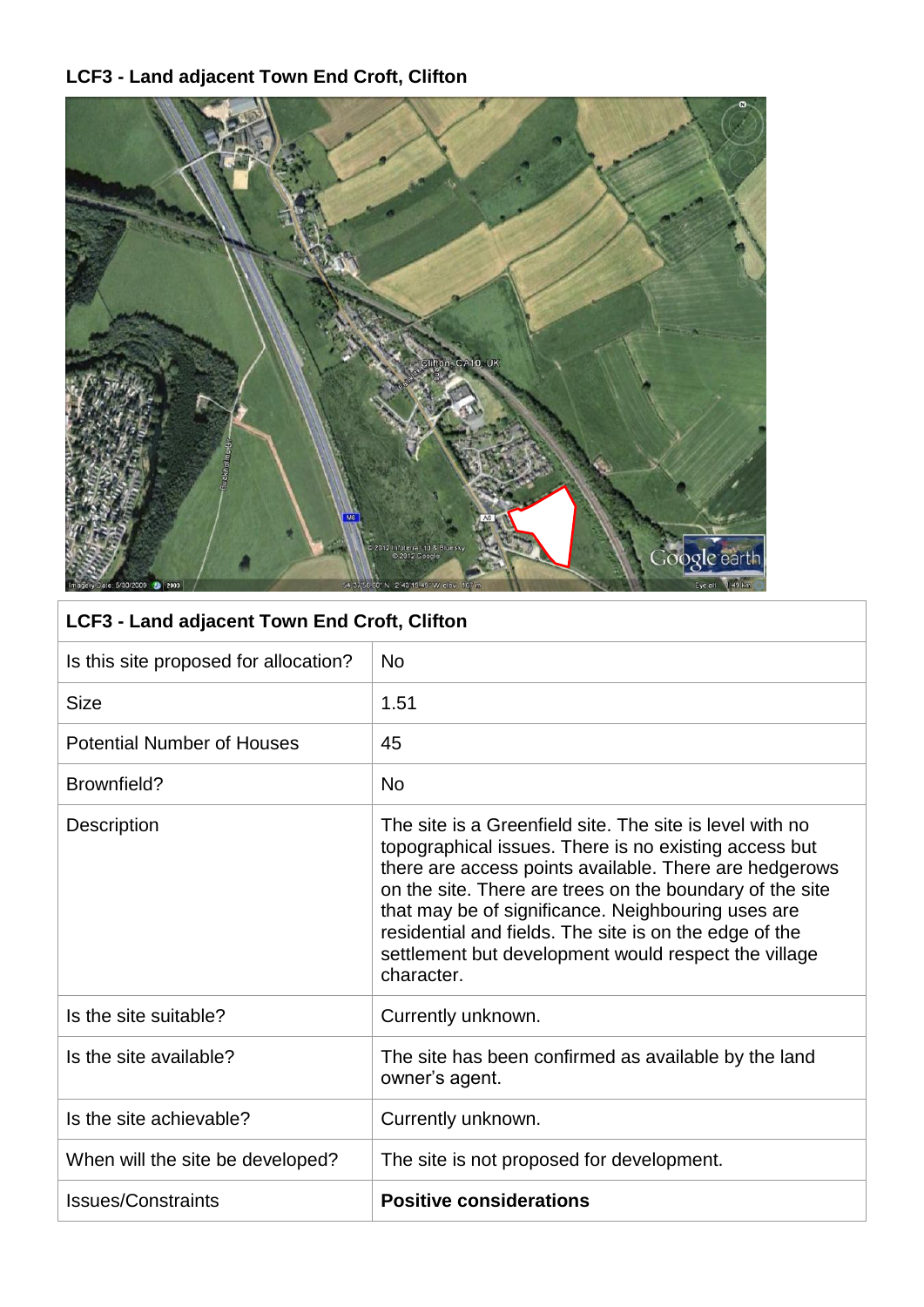| <b>LCF3 - Land adjacent Town End Croft, Clifton</b> |                                                                                                                                                                                                                        |
|-----------------------------------------------------|------------------------------------------------------------------------------------------------------------------------------------------------------------------------------------------------------------------------|
|                                                     | No flood risk or contamination issues.<br>$\bullet$<br>Level site- no topographical constraints.<br>No environmental designations within 250m.<br>$\bullet$<br>Not within 250m of a historic landscape<br>designation. |
|                                                     | <b>Issues to consider</b>                                                                                                                                                                                              |
|                                                     | Greenfield site.<br>Creation of new access points.<br>٠<br>Edge of settlement.<br>Potential rail noise disturbance.<br>$\bullet$                                                                                       |
| Public consultation response                        | No comments.                                                                                                                                                                                                           |
| Source/Reason it is proposed                        | The site was put forward for assessment.                                                                                                                                                                               |

The site has a score of 76% with the higher the score the more preferable the site subject to overcoming issues raised.

### **LCF4 - Land adjacent Cumberland Way and Town End Croft, Clifton**



#### **LCF4 - Land adjacent Cumberland Way and Town End Croft, Clifton**

| Is this site proposed for allocation? | No.           |
|---------------------------------------|---------------|
| Size                                  | 2.85 hectares |
| <b>Potential Number of Houses</b>     | 85            |